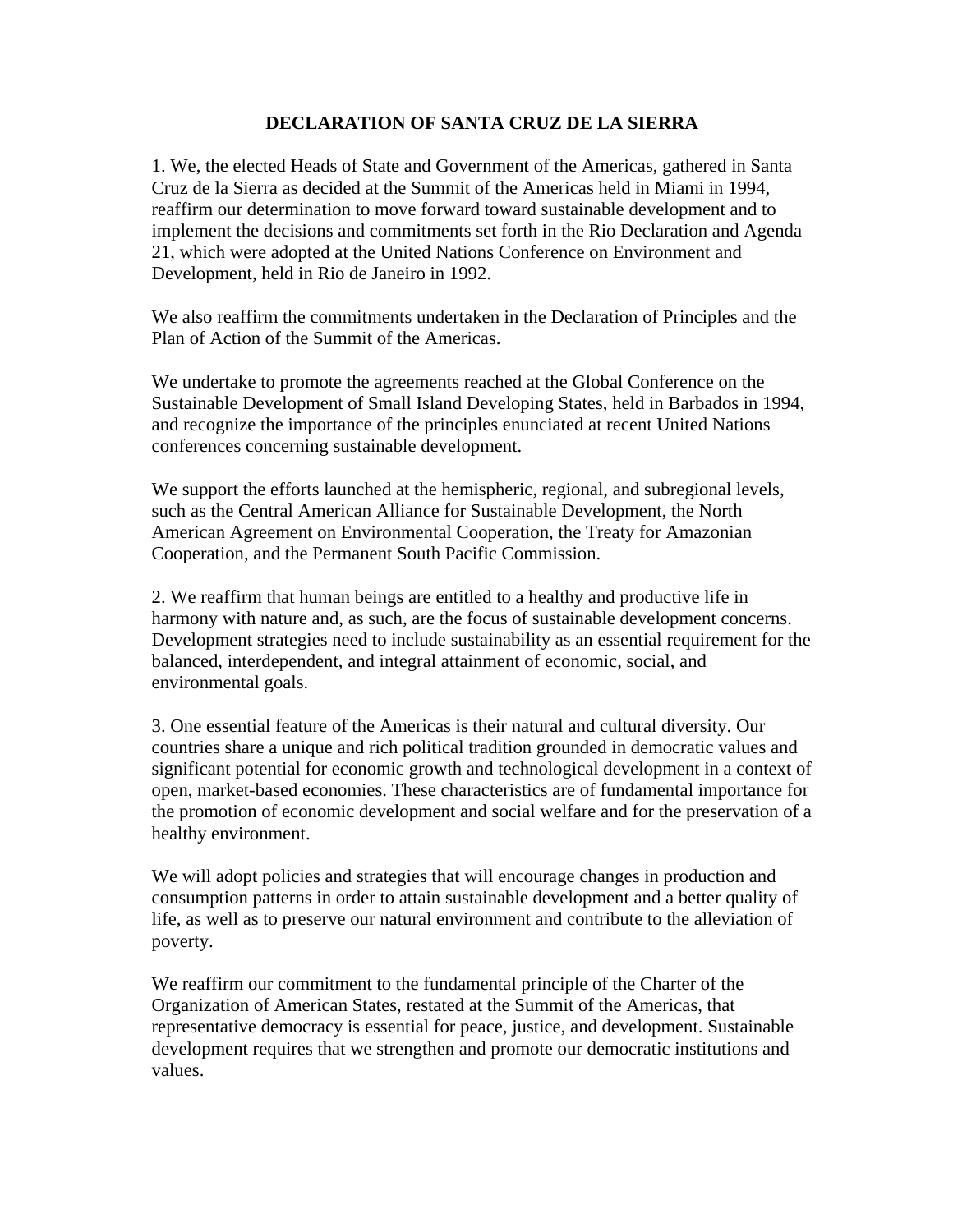4. Recognizing that globalization, efforts toward integration, and the complexity of environmental issues pose challenges and offer opportunities to the countries in the Hemisphere, we pledge to work together.

5. We recognize that the needs and responsibilities facing the countries of the Hemisphere today are diverse. Sustainable development does not assume that all the countries are at the same level of development, have the same capabilities, or can necessarily use the same model to attain it. In view of the different contributions to global environmental degradation, states have common but differentiated responsibilities in the global quest for sustainable development. We should make efforts to ensure that the benefits of sustainable development reach all countries in the Hemisphere, in particular those that are less developed, and all segments of our populations.

We will give special attention to the small island states, whose environmental vulnerability, especially with regard to natural disasters, is greater owing to their geographic situation, their size, and the scale of their economies, among other factors.

6. The alleviation of poverty is an integral part of sustainable development. The benefits of prosperity will only be attained through policies that address the interrelationship between human beings and nature. In developing policies and programs for sustainable development, special attention should be given to the needs of indigenous people, minority communities, women, youth, and children and to facilitating their full participation in the development process. The living conditions of persons with disabilities and the elderly also merit special attention.

7. We will establish or strengthen our programs, policies, and institutional frameworks in support of sustainable development objectives. National efforts should be complemented by ongoing international cooperation in furtherance of the commitments made at the Rio conference related to financial resources, and the transfer of technology on fair and favorable terms, including preferential terms, as mutually agreed.

8. We will support and encourage, as a basic requisite for sustainable development, broad participation by civil society in the decision-making process, including policies and programs and their design, implementation, and evaluation. To this end, we will promote the enhancement of institutional mechanisms for public participation.

9. This Summit Conference on Sustainable Development is the cornerstone of a partnership for cooperation among the states of the Americas in their common pursuit of a higher quality of life for their peoples, founded on integrated and complementary economic, social, and environmental objectives.

Taking the current experience of our countries and region as a point of departure, we hereby frame a plan of action that will commit the states to timely action and ensure the availability of the resources needed for that purpose.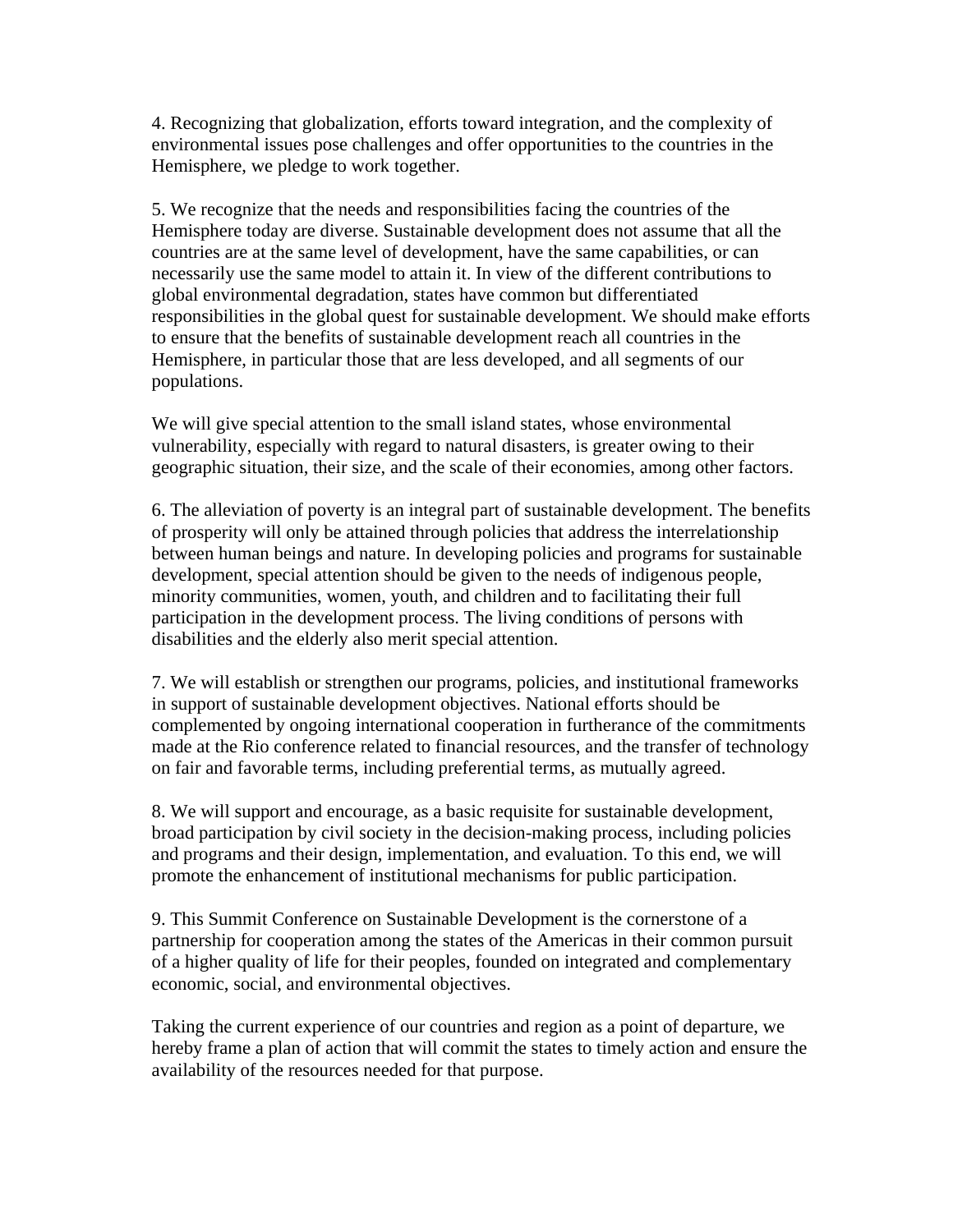10. In keeping with the principles stated above, we emphasize the following points regarding application of the Plan of Action for the Sustainable Development of the Americas:

## a. Equitable economic growth

Implement effective and ongoing measures to ensure that the international economic and financial system supports the growth of local economies and their sustainable development with a view to establishing greater social justice for all of our peoples.

Reinforce the mutually supportive relationship between trade and the environment by acting to conserve the environment, while safeguarding an open, equitable, and nondiscriminatory multilateral trade system, taking into account the efforts currently being deployed in this field by the Committee on Trade and Environment of the World Trade Organization. We recognize the great need of our countries to improve access to markets while maintaining effective and appropriate environmental policies. In this regard, we will avoid hidden trade restrictions, in accordance with the General Agreement on Tariffs and Trade/World Trade Organization (GATT/WTO) and other international obligations.

Full participation by the private sectorΧespecially small, medium-sized, and microenterprises, as well as cooperatives and other forms of productive organizationΧin a sustainable development strategy essential to take advantage of its resources and dynamism. This strategy should balance comprehensive policies to address environmental and development problems.

#### b. Social dimensions

There is an urgent need to intensify efforts to reduce the poverty and the marginalization which broadly affect our societies, and especially women and children. We will promote, through the relevant measures and programs, including those established in the Plan of Action, adequate levels of nutrition, a greater degree of food security, equitable and effective access to basic health care and drinking water and to employment and housing, and we will seek to ensure pollution control and a clean environment for all people, taking into account, in particular, the most vulnerable groups.

We will also develop strategies that value human dignity while respecting and fostering the cultural diversity of our societies, gender equity, and educational programs promoting peace, democracy, and respect for nature, with special attention to children and young people.

In this context, the principles and priorities established in the Pan American Charter: Health and Environment in Sustainable Human Development will be put into practice as appropriate.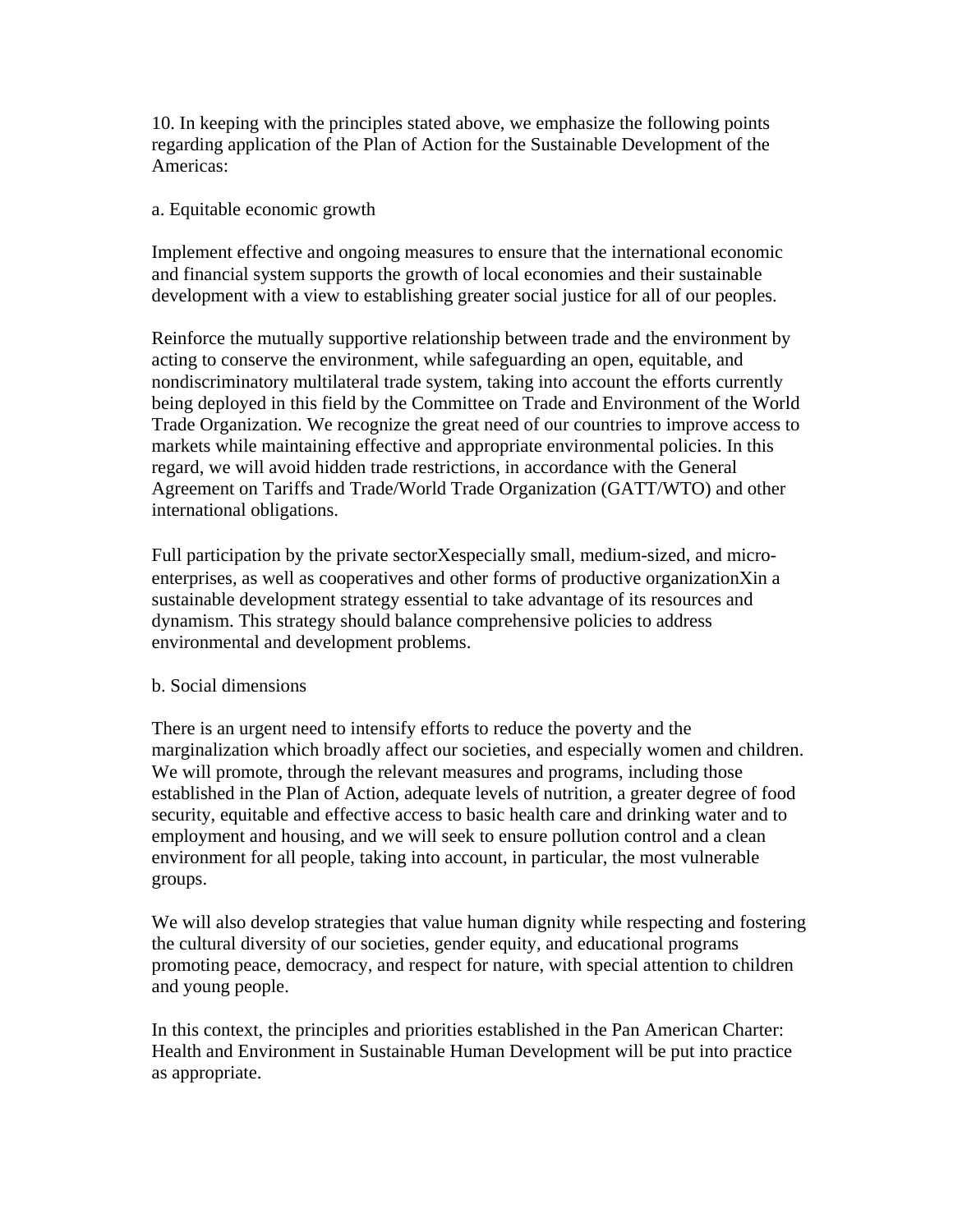#### c. A healthy environment

Planning and decision-making for sustainable development require understanding and integrating environmental considerations, as well as social and economic factors. We will assess the environmental impact of our policies, strategies, programs, and projects nationally and in the framework of international agreements to ensure that adverse environmental effects are identified, prevented, minimized, or mitigated, as appropriate.

## d. Public participation

We will promote increased opportunities for the expression of ideas and the exchange of information and traditional knowledge on sustainable development between groups, organizations, businesses, and individuals, including indigenous people, as well as for their effective participation in the formulation, adoption, and execution of decisions that affect their lives.

# e. The development and transfer of technology

The development, adoption, adaptation, and application of environmentally sound, effective technology play an important role in ensuring sustainable development.

To this end, efforts to promote the transfer of, and access to, appropriate technology should continue in the Hemisphere. We recognize the important role played by marketbased mechanisms and will promote opportunities for technology transfer through training and cooperative work programs and through improved access to sources of information. In addition, we will strengthen national scientific and technological capacities, complemented by international cooperation.

## f. Financing

Implementation of the initiatives set forth in the Plan of Action requires the mobilization of financial resources in keeping with the commitments made at the Rio Summit. These should be complemented with innovative financing mechanisms.

In this context, we highlight the importance of international organizations and financial institutions in strongly supporting the efforts of the Hemisphere.

## g. Strengthening of the legal framework

Relations between countries of the Hemisphere, within the framework of this partnership for sustainable development, will be grounded in the rules and principles of international law. We will consider the progress in international environmental law and promote the reform and modernization of national laws, as appropriate, to reflect sustainable development concepts. We will also develop national mechanisms for effective enforcement of applicable international and national laws and provisions.